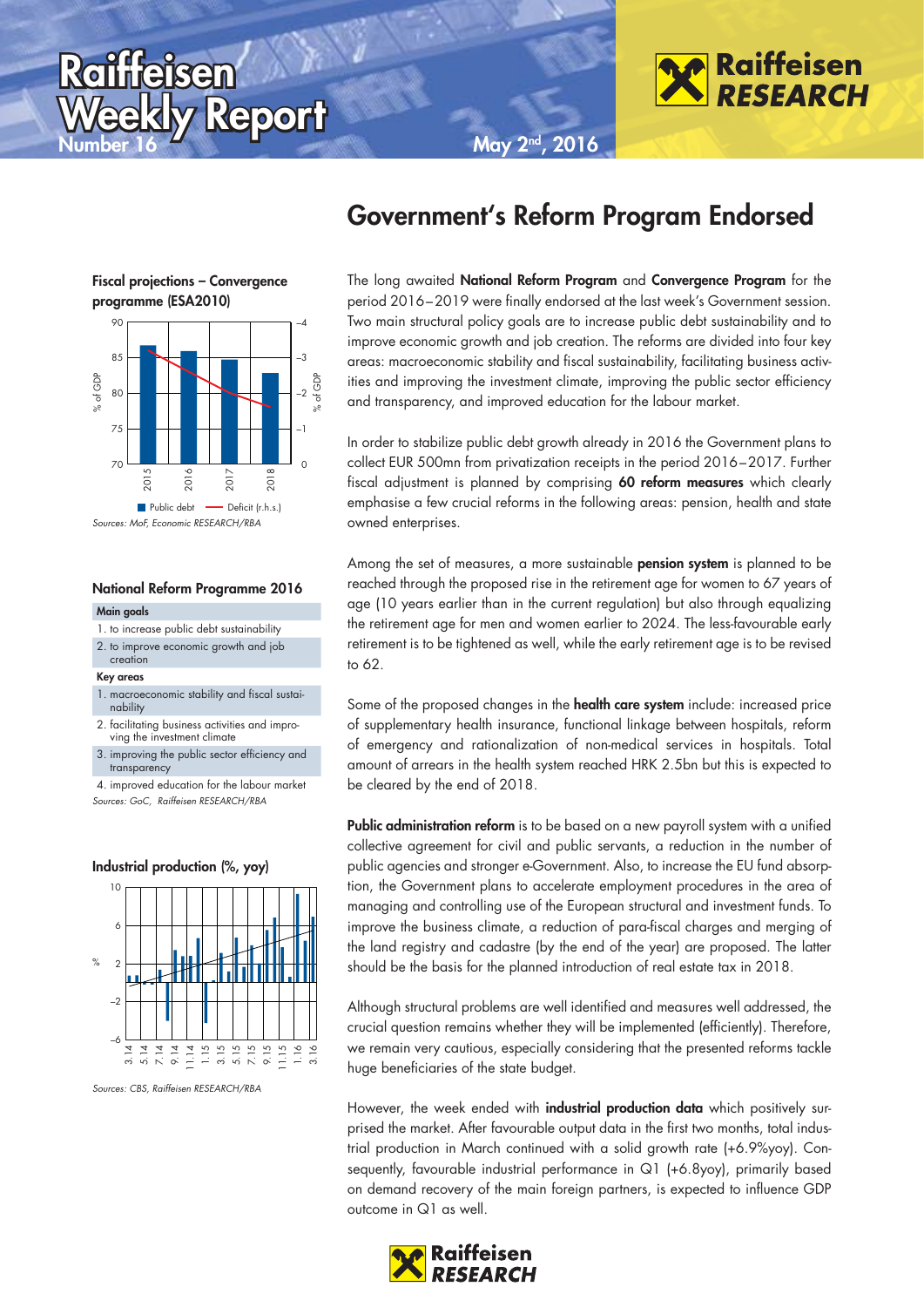# **Market Comment/Outlook**

**Retail trade, annual changes**



Sources: CBS, Economic RESEARCH/RBA



Sources: Bloomberg, Economic RESEARCH/RBA

According the CBS economic calendar, the **retail trade data** for March is set to be released. Due to rising real wages and usual increased consumption during the pre-holiday period (Easter) as well as an earlier start of the tourist preseason, we expect that real retail trade growth in March could accelerate to +4.0%yoy. However, as the main tourist season is getting closer, during the most part of the week the **EUR/HRK** continued to oscillate below the psychological level of 7.50 kuna per euro. Nevertheless, at the very end of the week the domestic currency temporarily experienced stronger depreciation pressures thus EUR/HRK reached the level of 7.52 kuna per euro. In anticipation of further increase in tourist arrivals, paired with lower FCY demand at the beginning of the month, we expect that during the upcoming days EUR/HRK could oscillate between 7.46-7.50 kuna per euro.

As for the money market, the week was marked by the **T-bills auction** which brought a new slight decline in 1-year yield to 0.97% (–2bp compared to the previous auction). The Ministry of Finance issued HRK 672mn T-bills (higher than the planned HRK 600mn) but also announced a new T-bills auction for this week with the amount in plan of HRK 400mn (HRK 155mn lower than the T-bills falling due). No changes in the yields are expected, as well as in the MM interest rate, which could retain the current low levels due to the weak HRK demand and high liquidity in the system.

In line with our expectations, one more week with subdued trading volume on the **local bond market** is behind us. Investors' focus was dominantly on pure HRK bonds with short maturity (2017 and 2018). We also saw a continued decline of 5Y-CDS (USD) which touched the lowest level since the end-2014. In the week ahead no significant changes on the local bond market are anticipated.

Financial analyst: Tomislava Ujevic (+385 61 74 606), Raiffeisenbank Austria d. d., Zagreb

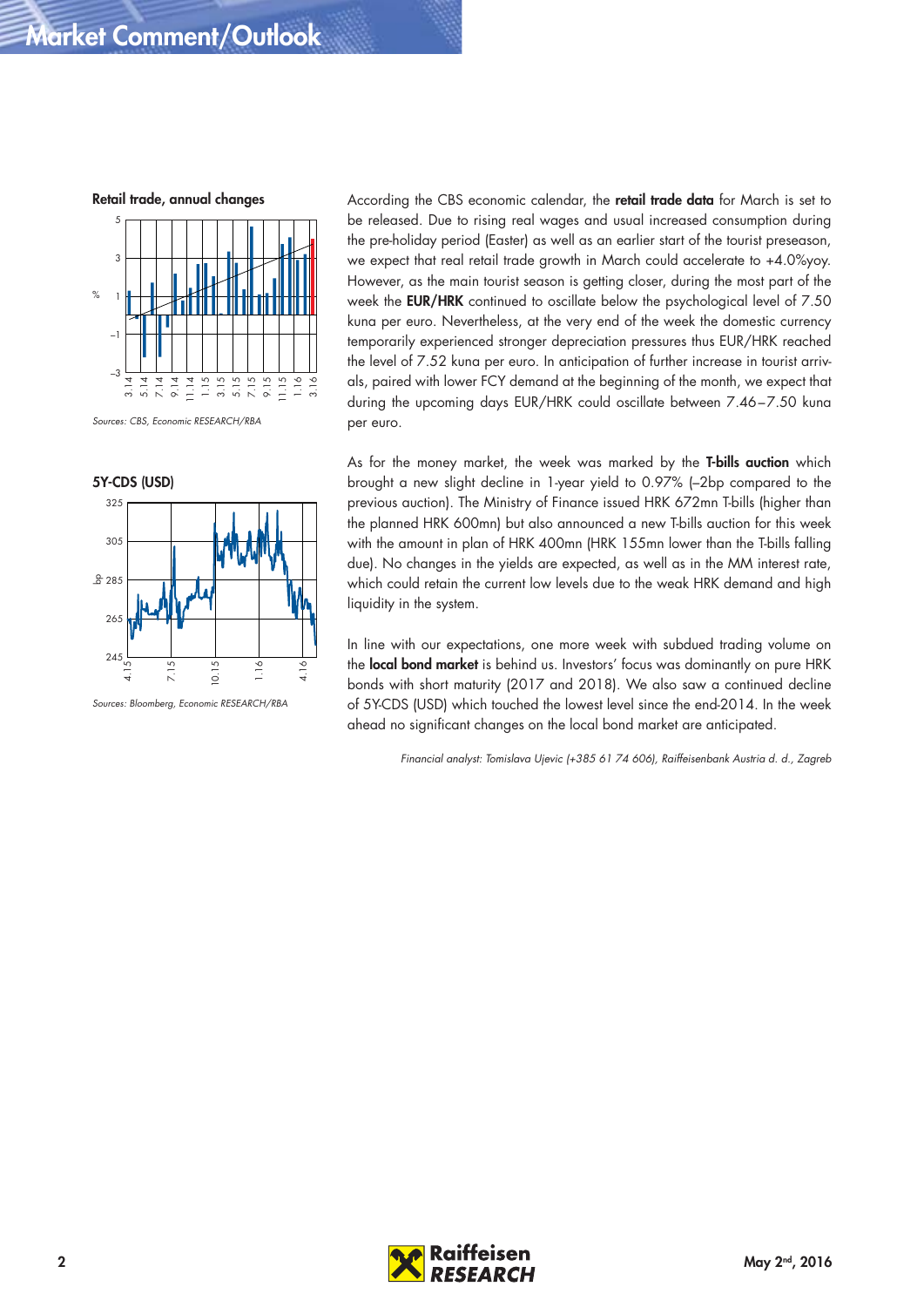# **Dividends in focus**

### **Trading comment**

The week on ZSE was labelled by 1Q financial reports releases. Still, it did not affect regular shares' turnovers much, which were again quite low, at HRK 9 mn on average daily. Equity indices posted slight drop, CROBEX –0.3% and CROBEX10 –0.7%. Out of the CROBEX constituents Đuro Đaković Holding performed the best with a surge of 12.1% whereas Varteks went down by 8.9%.

## **Company news**

**Atlantic Grupa** posted 0.2% yoy lower sales, mainly due to weaker yoy performance of Sports Food unit (–19.4%) and Coffee unit (–2.5%). Overall, profit margins were improved at all levels, driven by lower material expenses and lower net financial loss. **Ericsson NT**'s top line advanced by 7% yoy, thanks mainly to revenues realized with Ericsson Corp. Although gross margin was yoy deteriorated, the company realized considerable savings on SG&A expenses. **Hrvatski Telekom** delivered 3.4% yoy higher top line on the back of 45.3% growth of ICT business. On the other hand, EBITDA fell 0.3% yoy due to higher material expenses in growing ICT business. **Valamar Riviera**'s strong top line growth was driven by early Easter holidays as well as some M. I. C. E. events in Dubrovnik. However, operating expenses increased much less which diminished the net loss posted.

### **In this week**

On Tuesday the shares of HT and Valamar Riviera go ex-dividend and hence we reckon with somewhat intensified investors' activity.

Financial analyst Ana Turudić (+385 1 61 74 401)



**Valamar Riviera (3 m)**



Sources: ZSE, Raiffeisen RESEARCH

| Market performance |
|--------------------|
|                    |
|                    |

| Index              | Iw $%$  | $y$ td % | Value on* |
|--------------------|---------|----------|-----------|
|                    |         |          | 29.4.2016 |
| ATX (AT)           | $-1.09$ | $-2.68$  | 2,333     |
| BELEX15 (RS)       | 0.00    | $-5.56$  | 608       |
| <b>BETI (RO)</b>   | $-1.14$ | $-7.41$  | 6,486     |
| BUX (HU)           | 0.59    | 12.47    | 26,904    |
| <b>CROBEX (HR)</b> | $-0.28$ | $-0.07$  | 1,688     |
| PX (CZ)            | 0.00    | 0.00     | 1,540     |
| MICEX (RU)         | 0.00    | 11.32    | 1,961     |
| <b>SBITOP (SI)</b> | $-0.90$ | 2.25     | 712       |
| SOFIX (BG)         | 0.00    | $-5.40$  | 436       |
| SASX10 (BH)        | $-1.27$ | 0.52     | 703       |
| NTX (SEE, CE, EE)  | $-1.63$ | $-0.85$  | 951       |
| <b>WIG30 (PL)</b>  | $-2.39$ | 2.00     | 2,117     |

\* as at 16:30 CET. Source: Bloomberg

# **Top/Flop – CROBEX index**

| <b>Share</b>     | 1w%     | Price on* | <b>Share</b>    | 1w%     | Price on <sup>*</sup> |
|------------------|---------|-----------|-----------------|---------|-----------------------|
|                  |         | 29.4.2016 |                 |         | 29.4.201              |
| Đuro Đaković H.  | 12.12   | 43        | Kraš            | $-0.58$ | 518                   |
| Dalekovod        | 9.41    | $12 \,$   | Valamar Riviera | $-0.73$ | 25                    |
| Atlantska Plov.  | 5.98    | 128       | Adris Grupa (P) | $-0.75$ | 395                   |
| OT-Optima T.     | 2.86    | 2         | Ina             | $-1.30$ | 2,665                 |
| <b>Belje</b>     | 2.43    | 19        | Končar El       | $-1.53$ | 645                   |
| Zagrebačka Banka | 2.34    | 42        | Maistra         | $-1.77$ | 216                   |
| Ledo             | 2.26    | 9,950     | Ingra           | $-1.94$ | 3                     |
| AD Plastik       | 2.13    | 100       | HT              | $-2.14$ | 144                   |
| Ericsson NT      | 0.09    | 1,081     | Tankerska NG    | $-2.50$ | 74                    |
| Arenaturist      | 0.00    | 326       | Luka Rijeka     | $-3.89$ | 42                    |
| Atlantic Grupa   | 0.00    | 815       | <b>Varteks</b>  | $-5.88$ | 15                    |
| Podravka         | $-0.32$ | 329       |                 |         |                       |

\* as at 16:30 CET. Source: ZSE, Raiffeisen RESEARCH

| <b>FIRE VII</b> | JHUI C          | <b>IW /0</b> | гнсе он   |
|-----------------|-----------------|--------------|-----------|
| 29.4.2016       |                 |              | 29.4.2016 |
| 43              | Kraš            | $-0.58$      | 518       |
| 12              | Valamar Riviera | $-0.73$      | 25        |
| 128             | Adris Grupa (P) | $-0.75$      | 395       |
| 2               | Ina             | $-1.30$      | 2,665     |
| 19              | Končar El       | $-1.53$      | 645       |
| 42              | Maistra         | $-1.77$      | 216       |
| 9,950           | Ingra           | $-1.94$      | 3         |
| 100             | НT              | $-2.14$      | 144       |
| 1,081           | Tankerska NG    | $-2.50$      | 74        |
| 326             | Luka Rijeka     | $-3.89$      | 42        |
| 815             | Varteks         | $-5.88$      | 15        |

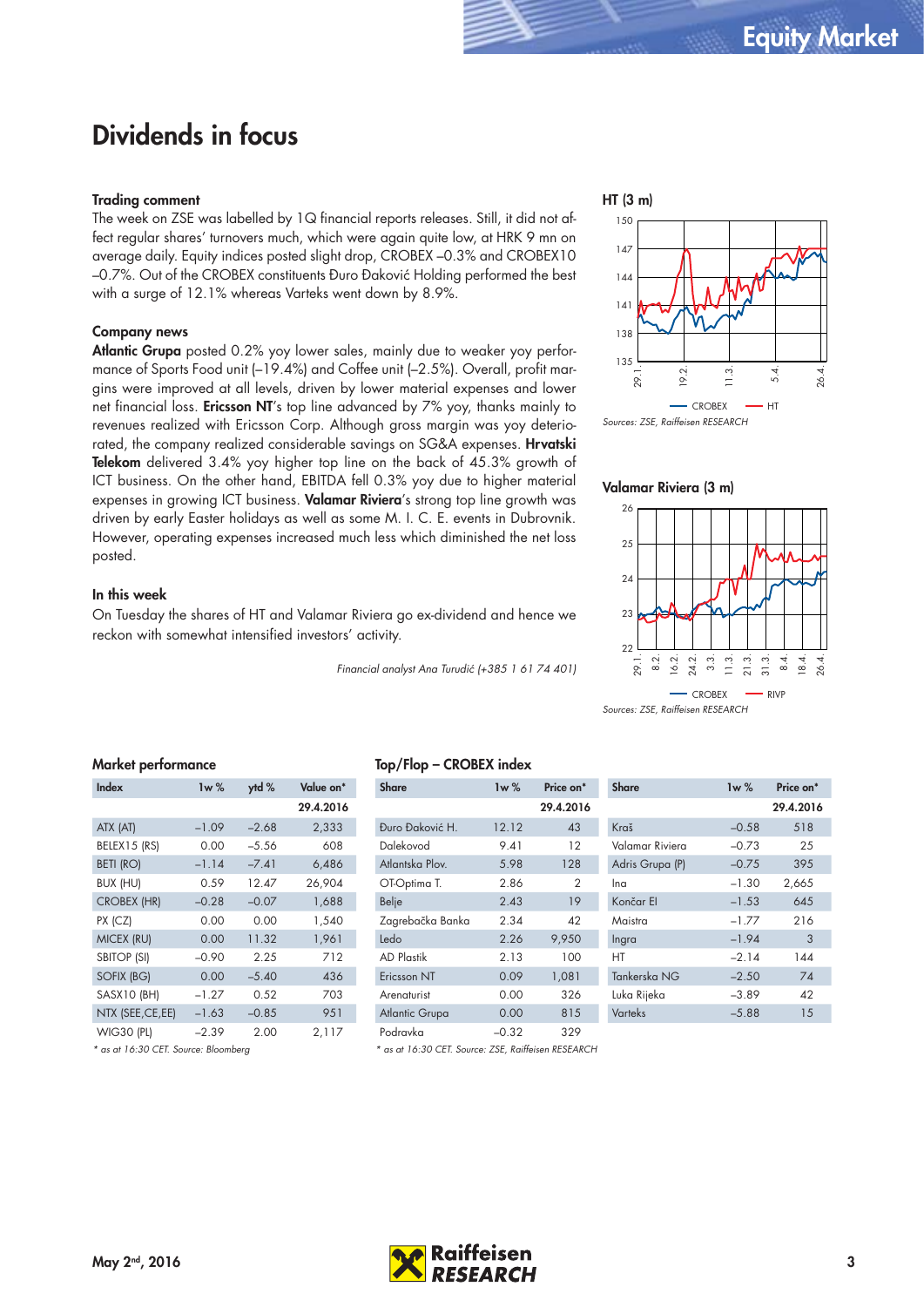# **Economic RESEARCH**

### **Raiffeisenbank Austria d.d. Zagreb (abbreviated as "RBA")**

### **Economic Research**

Zrinka Živković Matijević, MSc, Head of Department; tel: +385 1/61 74 338, email: zrinka.zivkovic-matijevic@rba.hr Elizabeta Sabolek Resanović, Economic Analyst; tel: +385 1/46 95 099, e-mail: elizabeta.sabolek-resanovic@rba.hr Tomislava Ujević, Economic Analyst; tel: + 385 1/61 74 606, email: tomislava.ujevic@rba.hr Mate Rosan, Economic Analyst; tel: + 385 1/61 74 388, email: mate.rosan@rba.hr

### **Financial Advisory**

Nada Harambašić Nereau, MSc, Financial Analyst; tel.: +385 1/61 74 870, email: nada.harambasic-nereau@rba.hr Ana Turudić, Financial Analyst; tel: +385 1/61 74 401, email: ana.turudic@rba.hr

### **Markets and Investment Banking**

Robert Mamić, Executive Director; tel: +385 1/46 95 076, email: robert.mamic@rba.hr

### **Abbreviations**

- avg average
- bp basis points
- C/A current account CBRD – Croatian Bank for Reconstruction
- and Development
- CBS Croatian Bureau of Statistics CES – Croatian Employment Service
- CNB Croatian National Bank
- DPS dividend per share
- EC European Commission
- ECB European Central Bank
- EDP Excessive Deficit Procedure
- EM Emerging Markets
- eop end of period

### **Publisher**

Raiffeisenbank Austria d.d. Zagreb Petrinjska 59, 10000 Zagreb www.rba.hr tel. ++385 1/45 66 466 fax: ++385 1/48 11 626

Publication finished on April 29<sup>th</sup>, 2016

- EUR Euro
- FCY foreign currency
- FED Federal Reserve System
- FI financial institutions
- FY full year
- GDP Gross Domestic Product
- GFCF Gross fixed capital formation
- ILO International Labour
	- **Organisation**
- IMF International Monetary Fund kn, HRK – Kuna
- LSE London Stock Exchange
- MIP Macroeconomic imbalance procedure
- MoF Ministry of Finance
- mom month over month
- ON overnight
- MM money market
- MFEA Ministry of Foreign and European Affairs
- qoq quarter over quarter
- RBA Raiffeisenbank Austria d.d.
- RoC Republic of Croatia
- SMP Securities markets programme
- SNA Aystem of national accounts
- USD Dollar
- w.d.a working day adjusted
- yoy year over year
-